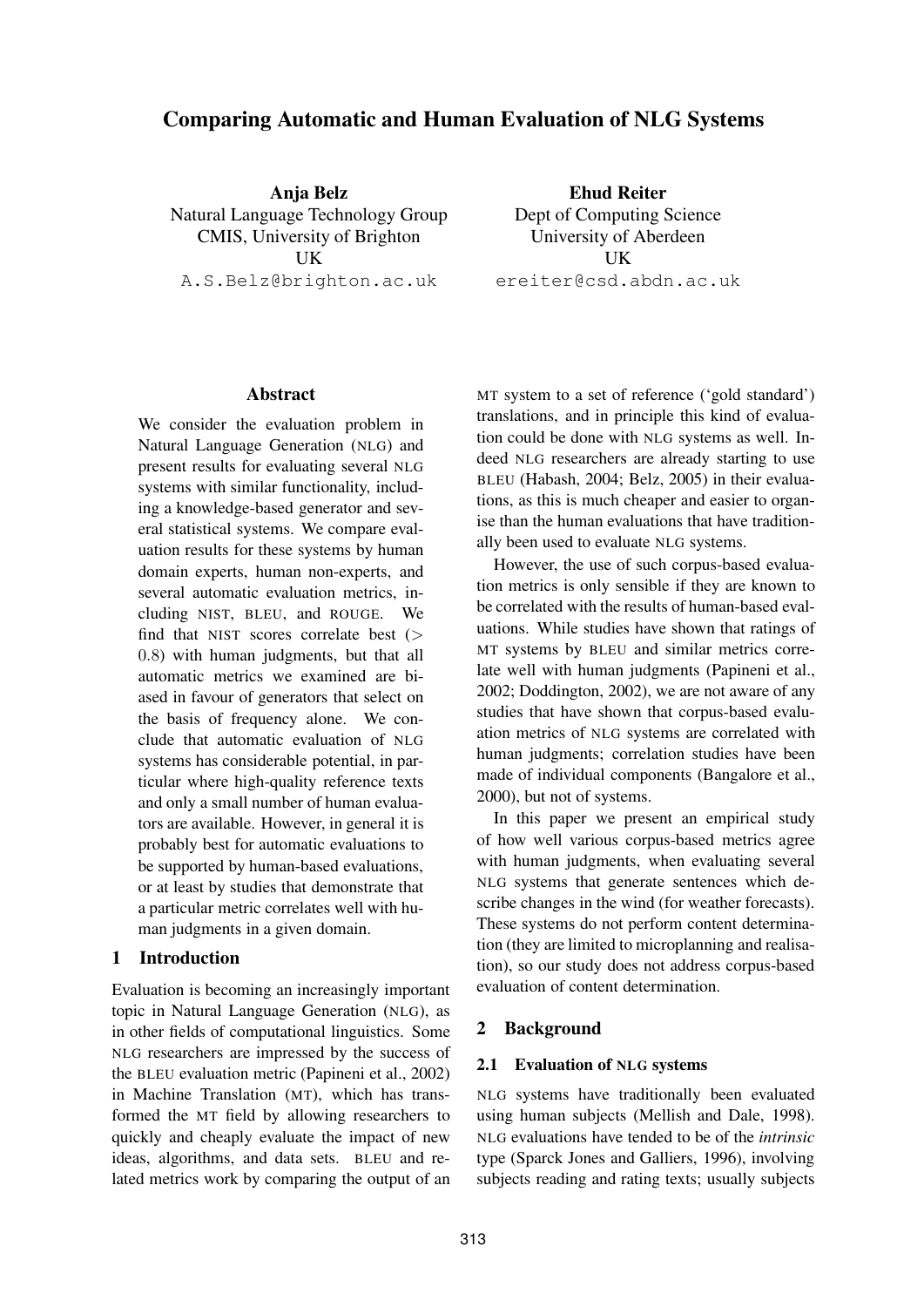are shown both NLG and human-written texts, and the NLG system is evaluated by comparing the ratings of its texts and human texts. In some cases, subjects are shown texts generated by several NLG systems, including a baseline system which serves as another point of comparison. This methodology was first used in NLG in the mid-1990s by Coch (1996) and Lester and Porter (1997), and continues to be popular today.

Other, *extrinsic*, types of human evaluations of NLG systems include measuring the impact of different generated texts on task performance (Young, 1999), measuring how much experts postedit generated texts (Sripada et al., 2005), and measuring how quickly people read generated texts (Williams and Reiter, 2005).

In recent years there has been growing interest in evaluating NLG texts by comparing them to a corpus of human-written texts. As in other areas of NLP, the advantages of automatic corpusbased evaluation are that it is potentially much cheaper and quicker than human-based evaluation, and also that it is repeatable. Corpus-based evaluation was first used in NLG by Langkilde (1998), who parsed texts from a corpus, fed the output of her parser to her NLG system, and then compared the generated texts to the original corpus texts. Similar evaluations have been used e.g. by Bangalore et al. (2000) and Marciniak and Strube (2004).

Such corpus-based evaluations have sometimes been criticised in the NLG community, for example by Reiter and Sripada (2002). Grounds for criticism include the fact that regenerating a parsed text is not a realistic NLG task; that texts can be very different from a corpus text but still effectively meet the system's communicative goal; and that corpus texts are often not of high enough quality to form a realistic test.

## **2.2 Automatic evaluation of generated texts in MT and Summarisation**

The MT and document summarisation communities have developed evaluation metrics based on comparing output texts to a corpus of human texts, and have shown that some of these metrics are highly correlated with human judgments.

The BLEU metric (Papineni et al., 2002) in MT has been particularly successful; for example MT-05, the 2005 NIST MT evaluation exercise, used BLEU-4 as the only method of evaluation. BLEU is a precision metric that assesses the quality of a translation in terms of the proportion of its word ngrams ( $n = 4$  has become standard) that it shares with one or more high-quality reference translations. BLEU scores range from 0 to 1, 1 being the highest which can only be achieved by a translation if all its substrings can be found in one of the reference texts (hence a reference text will always score 1). BLEU should be calculated on a large test set with several reference translations (four appears to be standard in MT). Properly calculated BLEU scores have been shown to correlate reliably with human judgments (Papineni et al., 2002).

The NIST MT evaluation metric (Doddington, 2002) is an adaptation of BLEU, but where BLEU gives equal weight to all n-grams, NIST gives more importance to less frequent (hence more informative) n-grams. BLEU's ability to detect subtle but important differences in translation quality has been questioned, some research showing NIST to be more sensitive (Doddington, 2002; Riezler and Maxwell III, 2005).

The ROUGE metric (Lin and Hovy, 2003) was conceived as document summarisation's answer to BLEU, but it does not appear to have met with the same degree of enthusiasm. There are several different ROUGE metrics. The simplest is ROUGE-N, which computes the highest proportion in any reference summary of n-grams that are matched by the system-generated summary. A procedure is applied that averages the score across leave-oneout subsets of the set of reference texts. ROUGE-N is an almost straightforward n-gram recall metric between two texts, and has several counterintuitive properties, including that even a text composed entirely of sentences from reference texts cannot score 1 (unless there is only one reference text). There are several other variants of the ROUGE metric, and ROUGE-2, along with ROUGE-SU (based on skip bigrams and unigrams), were among the official scores for the DUC 2005 summarisation task.

## **2.3 SUMTIME**

The SUMTIME project (Reiter et al., 2005) developed an NLG system which generated textual weather forecasts from numerical forecast data. The SUMTIME system generates specialist forecasts for offshore oil rigs. It has two modules: a content-determination module that determines the content of the weather forecast by analysing the numerical data using linear segmentation and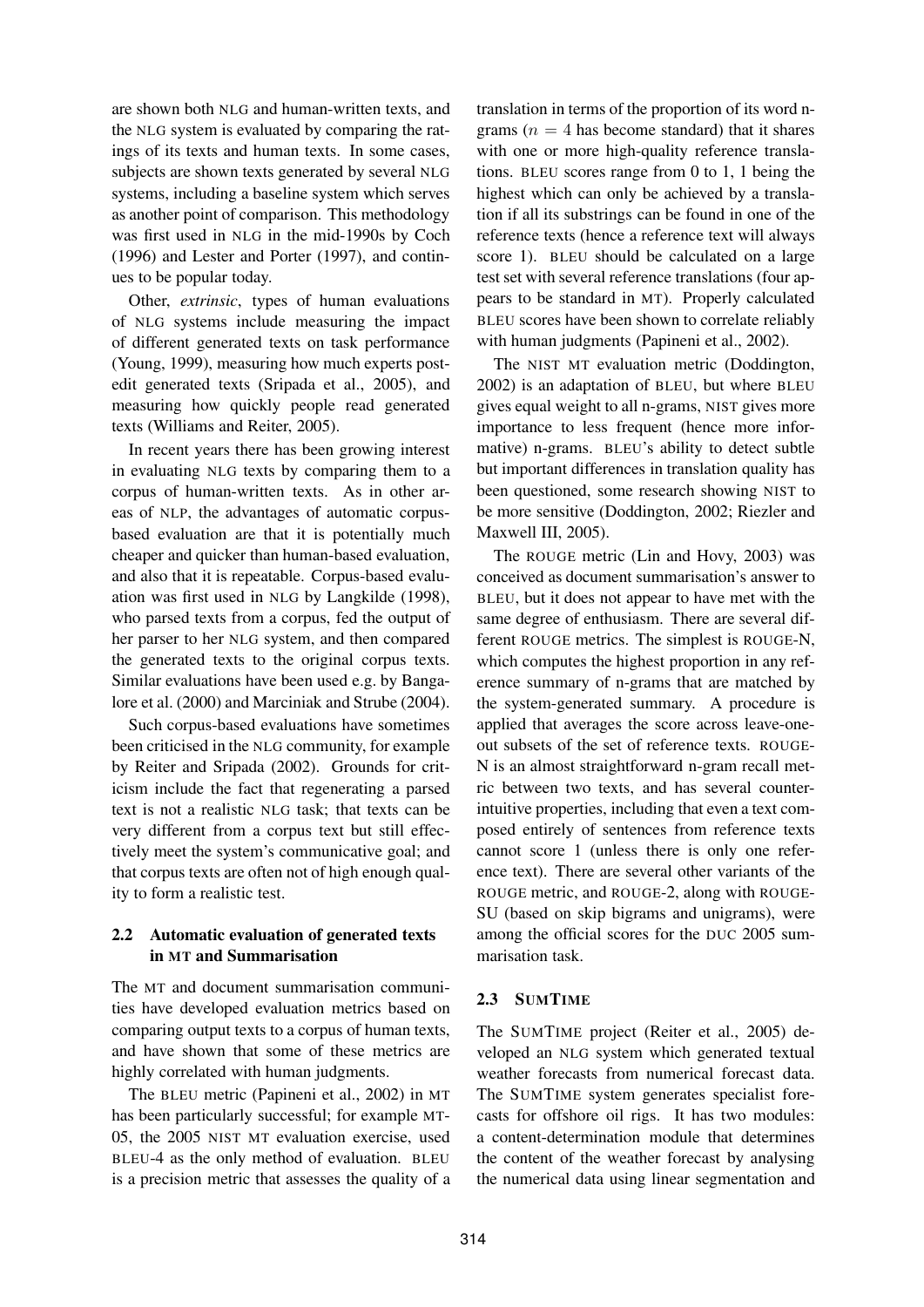other data analysis techniques; and a microplanning and realisation module which generates texts based on this content by choosing appropriate words, deciding on aggregation, enforcing the sublanguage grammar, and so forth. SUMTIME generates very high-quality texts, in some cases forecast users believe SUMTIME texts are better than human-written texts (Reiter et al., 2005).

SUMTIME is a knowledge-based NLG system. While its design was informed by corpus analysis (Reiter et al., 2003), the system is based on manually authored rules and code.

As part of the project, the SUMTIME team created a corpus of 1045 forecasts from the commercial output of five different forecasters and the input data (numerical predictions of wind, temperature, etc) that the forecasters examined when they wrote the forecasts (Sripada et al., 2003). In other words, the SUMTIME corpus contains both the inputs (numerical weather predictions) and the outputs (forecast texts) of the forecast-generation process. The SUMTIME team also derived a content representation (called 'tuples') from the corpus texts similar to that produced by SUMTIME's content-determination module. The SUMTIME microplanner/realiser can be driven by these tuples; this mode (combining human content determination with SUMTIME microplanning and realisation) is called SUMTIME-Hybrid. Table 1 includes an example of the tuples extracted from the corpus text (row 1), and a SUMTIME-Hybrid text produced from the tuples (row 5).

#### **2.4** *p***CRU language generation**

Statistical NLG has focused on generate-and-select models: a set of alternatives is generated and one is selected with a language model. This technique is computationally very expensive. Moreover, the only type of language model used in NLG are ngram models which have the additional disadvantage of a general preference for shorter realisations, which can be harmful in NLG (Belz, 2005).

 $p$ CRU<sup>1</sup> language generation (Belz, 2006) is a language generation framework that was designed to facilitate statistical generation techniques that are more efficient and less biased. In *p*CRU generation, a base generator is encoded as a set of generation rules made up of relations with zero or more atomic arguments. The base generator is then trained on raw text corpora to provide a probability distribution over generation rules. The resulting PCRU generator can be run in several modes, including the following:

**Random**: ignoring *p*CRU probabilities, randomly select generation rules.

**N-gram**: ignoring *p*CRU probabilities, generate set of alternatives and select the most likely according to a given n-gram language model.

**Greedy**: select the most likely among each set of candidate generation rules.

**Greedy roulette**: select rules with likelihood proportional to their *p*CRU probability.

The greedy modes are deterministic and therefore considerably cheaper in computational terms than the equivalent n-gram method (Belz, 2005).

### **3 Experimental Procedure**

The main goal of our experiments was to determine how well a variety of automatic evaluation metrics correlated with human judgments of text quality in NLG. A secondary goal was to determine if there were types of NLG systems for which the correlation of automatic and human evaluation was particularly good or bad.

**Data:** We extracted from each forecast in the SUMTIME corpus the first description of wind (at 10m height) from every morning forecast (the text shown in Table 1 is a typical example), which resulted in a set of about 500 wind forecasts. We excluded several forecasts for which we had no input data (numerical weather predictions) or an incomplete set of system outputs; this left 465 texts, which we used in our evaluation.

The inputs to the generators were tuples composed of an index, timestamp, wind direction, wind speed range, and gust speed range (see examples at top of Table 1).

We randomly selected a subset of 21 forecast dates for use in human evaluations. For these 21 forecast dates, we also asked two meteorologists who had not contributed to the original SUMTIME corpus to write new forecasts texts; we used these as reference texts for the automatic metrics. The forecasters created these texts by rewriting the corpus texts, as this was a more natural task for them than writing texts based on tuples.

500 wind descriptions may seem like a small corpus, but in fact provides very good coverage as

<sup>1</sup> Probabilistic Context-free Representational Underspecification.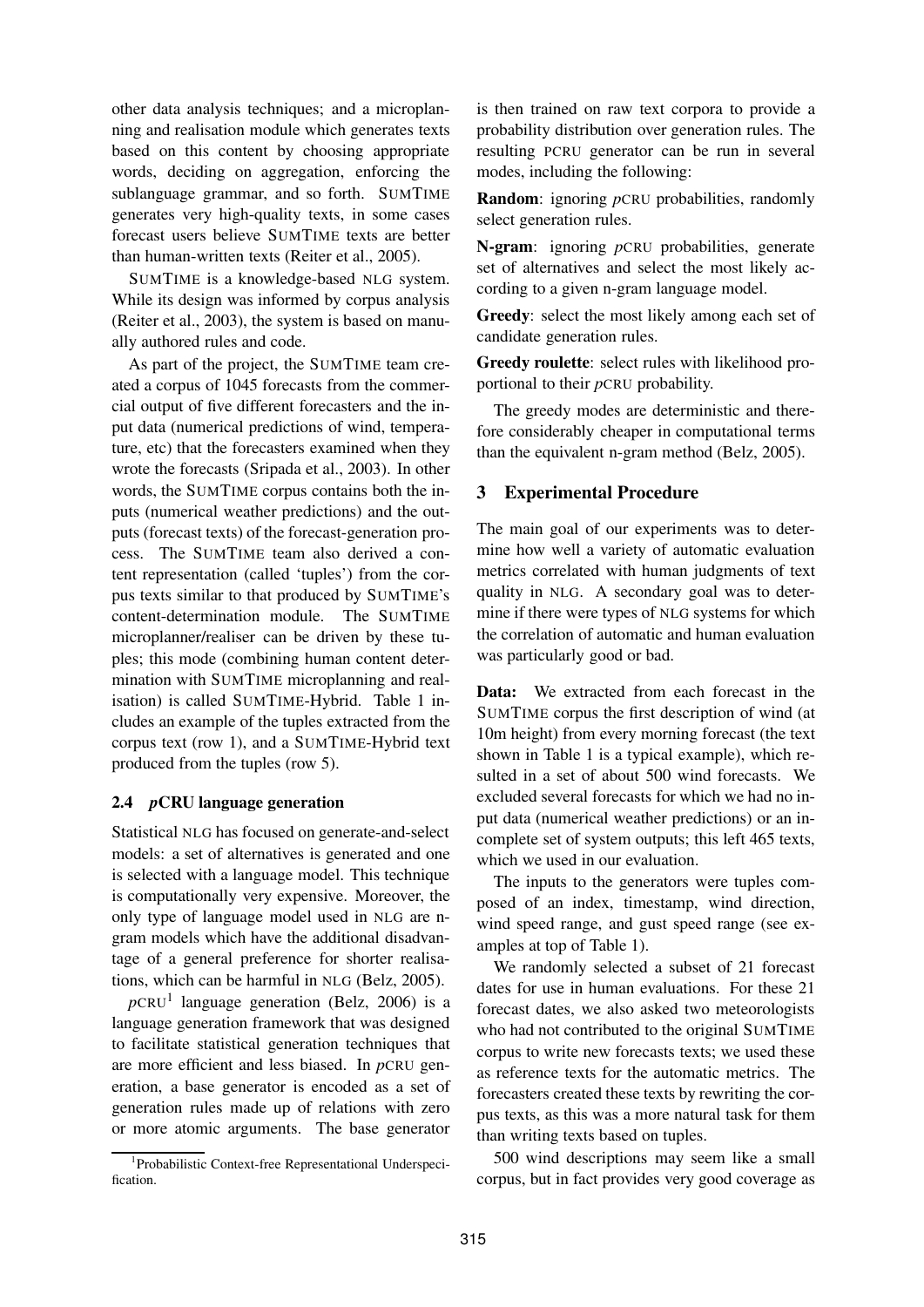| Input     | $[0,0600,SSW,16,20,-,-]$ , $[1,NOTIME, SSE, -,-,-,-]$ , $[2,0000,VAR, 04, 08, -,-]$ |
|-----------|-------------------------------------------------------------------------------------|
| Corpus    | SSW 16-20 GRADUALLY BACKING SSE THEN FALLING VARIABLE 4-8 BY LATE EVENING           |
| Human1    | SSW'LY 16-20 GRADUALLY BACKING SSE'LY THEN DECREASING VARIABLE 4-8 BY LATE EVENING  |
| Human2    | SSW 16-20 GRADUALLY BACKING SSE BY 1800 THEN FALLING VARIABLE 4-8 BY LATE EVENING   |
| SumTime   | SSW 16-20 GRADUALLY BACKING SSE THEN BECOMING VARIABLE 10 OR LESS BY MIDNIGHT       |
| pCRU      |                                                                                     |
| -greedy   | SSW 16-20 BACKING SSE FOR A TIME THEN FALLING VARIABLE 4-8 BY LATE EVENING          |
| -roulette | SSW 16-20 GRADUALLY BACKING SSE AND VARIABLE 4-8                                    |
| $-2gram$  | SSW 16-20 BACKING SSE VARIABLE 4-8 LATER                                            |
| -random   | SSW 16-20 AT FIRST FROM MIDDAY BECOMING SSE DURING THE AFTERNOON THEN VARIABLE 4-8  |

Table 1: Input tuples with corresponding forecasts in corpus, written by two experts and generated by all systems (for 5 Oct 2000).

the domain language is extremely simple, involving only about 90 word forms (not counting numbers and wind directions) and a small handful of different syntactic structures.

**Systems and texts evaluated:** We evaluated four *p*CRU generators and the SUMTIME system, operating in Hybrid mode (Section 2.3) for better comparability because the *p*CRU generators do not perform content determination.

A base *p*CRU generator was created semiautomatically by running a chunker over the corpus, extracting generation rules and adding some higher-level rules taking care of aggregation, elision etc. This base generator was then trained on 9/10 of the corpus (the training data). 5 different random divisions of the corpus into training and testing data were used (i.e. all results were validated by 5-fold hold-out cross-validation). Additionally, a back-off 2-gram model with Good-Turing discounting and no lexical classes was built from the same training data, using the SRILM toolkit (Stolcke, 2002). Forecasts were then generated for all corpus inputs, in all four generation modes (Section 2.4).

Table 1 shows an example of an input to the systems, along with the three human texts (Corpus, Human1, Human2) and the texts produced by all five NLG systems from this data.

**Automatic evaluations:** We used  $NIST<sup>2</sup>$ .  $BLEU^3$ , and ROUGE<sup>4</sup> to automatically evaluate the above systems and texts. We computed BLEU-N for  $N = 1.4$  (using BLEU-4 as our main BLEU score). We also computed NIST-5 and ROUGE-4. As a baseline we used string-edit (SE) distance

with substitution at cost 2, and deletion and insertion at cost 1, and normalised to range 0 to 1 (perfect match). When multiple reference texts are used, the SE score for a generator forecast is the average of its scores against the reference texts; the SE score for a set of generator forecasts is the average of scores for individual forecasts.

**Human evaluations:** We recruited 9 experts (people with experience reading forecasts for offshore oil rigs) and 21 non-experts (people with no such experience). Subjects did not have a background in NLP, and were native speakers of English. They were shown forecast texts from all the generators and from the corpus, and asked to score them on a scale of 0 to 5, for readability, clarity and general appropriateness. Experts were additionally shown the numerical weather data that the forecast text was based on. At the start, subjects were shown two practice examples. The experiments were carried out over the web. Subjects completed the experiment unsupervised, at a time and place of their choosing.

Expert subjects were shown a randomly selected forecast for 18 of the dates. The non-experts were shown 21 forecast texts, in a repeated Latin squares (non-repeating column and row entries) experimental design where each combination of date and system is assigned one evaluation.

### **4 Results**

Table 2 shows evaluation scores for the five NLG systems and the corpus texts as assessed by experts, non-experts, NIST-5, BLEU-4, ROUGE-4 and SE. Scores are averaged over the 18 forecasts that were used in the expert experiments (for which we had scores by all metrics and humans) in order to make results as directly comparable as possi-

<sup>2</sup> http://cio.nist.gov/esd/emaildir/lists/mt list/bin00000.bin 3 ftp://jaguar.ncsl.nist.gov/mt/resources/mteval-v11b.pl

<sup>4&</sup>lt;br>http://www.isi.edu/~cyl/ROUGE/latest.html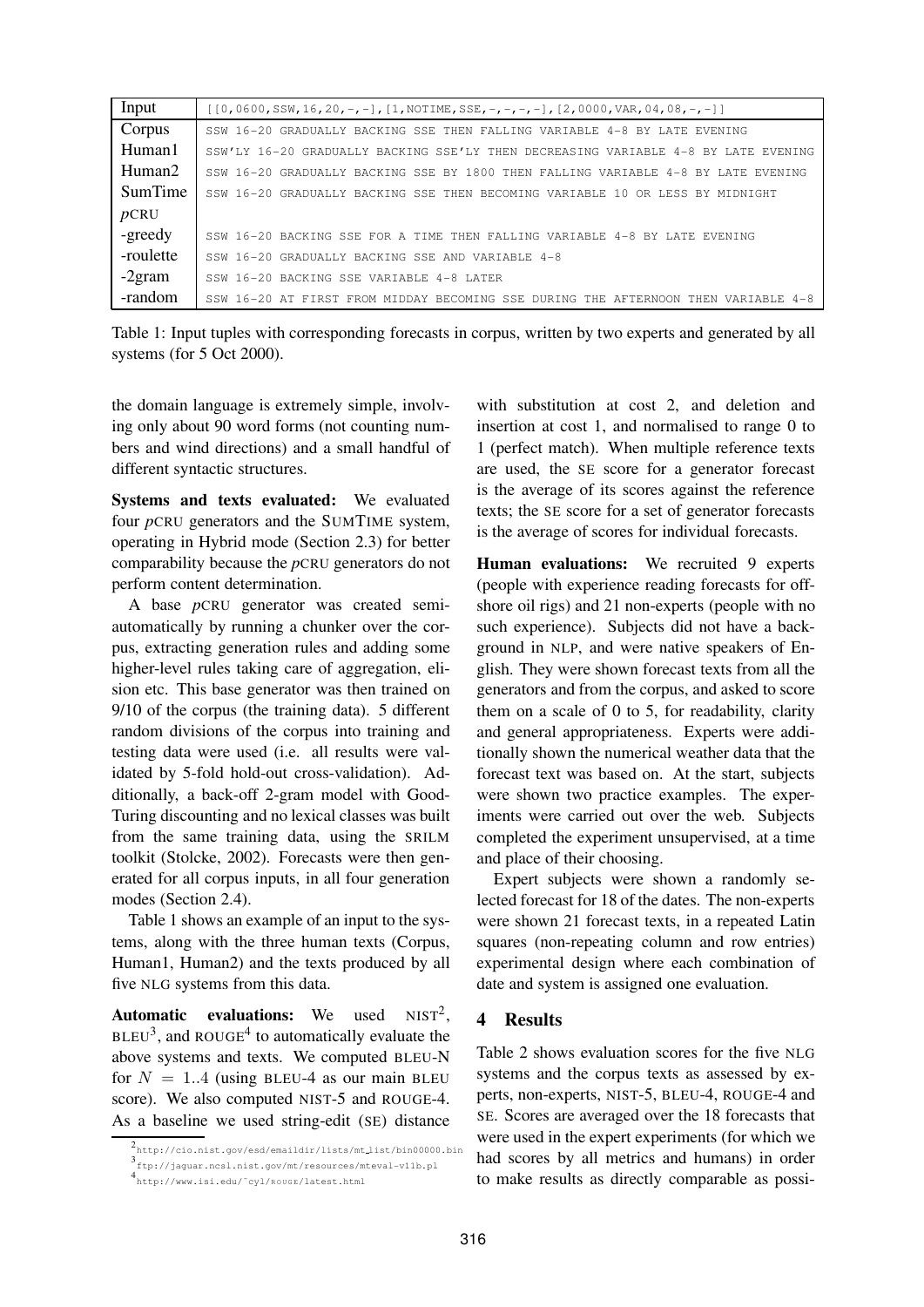| System                | Experts     | Non-experts | $NIST-5$    | BLEU-4      | ROUGE-4     | <b>SE</b>   |
|-----------------------|-------------|-------------|-------------|-------------|-------------|-------------|
| SUMTIME-Hybrid        | 0.762(1)    | 0.77(1)     | 5.985(2)    | 0.552(2)    | 0.192(3)    | 0.582(3)    |
| $p$ CRU-greedy        | 0.716(2)    | 0.68(3)     | 6.549(1)    | 0.613(1)    | 0.315(1)    | 0.673(1)    |
| <b>SUMTIME-Corpus</b> | $0.644$ (-) | $0.736$ (-) | $8.262$ (-) | $0.877$ (-) | $0.569$ (-) | $0.835$ (-) |
| $p$ CRU-roulette      | 0.622(3)    | 0.714(2)    | 5.833(3)    | 0.478(4)    | 0.156(4)    | 0.571(4)    |
| $p$ CRU-2gram         | 0.536(4)    | 0.65(4)     | 5.592(4)    | 0.519(3)    | 0.223(2)    | 0.626(2)    |
| $p$ CRU-random        | 0.484(5)    | 0.496(5)    | 4.287(5)    | 0.296(5)    | 0.075(5)    | 0.464(5)    |

Table 2: Evaluation scores against 2 reference texts, for set of 18 forecasts used in expert evaluation.

|             | Experts      | Non-experts  | $NIST-5$ | BLEU-4  | ROUGE-4  | <b>SE</b> |
|-------------|--------------|--------------|----------|---------|----------|-----------|
| Experts     | 1(0.799)     | 0.845(0.510) | 0.825    | 0.791   | 0.606    | 0.576     |
| Non-experts | 0.845(0.496) | 1(0.609)     | 0.836    | 0.812   | 0.534    | 0.627     |
| $NIST-5$    | 0.825(0.822) | 0.836(0.83)  | 1(0.991) | 0.973   | 0.884    | 0.911     |
| BLEU-4      | 0.791(0.790) | 0.812(0.808) | 0.973    | (0.995) | 0.925    | 0.949     |
| ROUGE-4     | 0.606(0.604) | 0.534(0.534) | 0.884    | 0.925   | 1(0.995) | 0.974     |
| SE          | 0.576(0.568) | 0.627(0.614) | 0.911    | 0.949   | 0.974    | (0.984)   |

Table 3: Pearson correlation coefficients between all scores for systems in Table 2.

ble. Human scores are normalised to range 0 to 1. Systems are ranked in order of the scores given to them by experts. All ranks are shown in brackets behind the absolute scores.

Both experts and non-experts score SUMTIME-Hybrid the highest, and *p*CRU-2gram and *p*CRUrandom the lowest. The experts have *p*CRUgreedy in second place, where the non-experts have *p*CRU-roulette. The experts rank the corpus forecasts fourth, the non-experts second.

We used approximate randomisation (AR) as our significance test, as recommended by Riezler and Maxwell III (2005). Pair-wise tests between results in Table 2 showed all but three differences to be significant with the likelihood of incorrectly rejecting the null hypothesis  $p < 0.05$  (the standard threshold in NLP). The exceptions were the differences in NIST and SE scores for SUMTIME-Hybrid/*p*CRU-roulette, and the difference in BLEU scores for SUMTIME-Hybrid/*p*CRU-2gram.

Table 3 shows Pearson correlation coefficients (PCC) for the metrics and humans in Table 2. The strongest correlation with experts and nonexperts is achieved by NIST-5 (0.82 and 0.83), with ROUGE-4 and SE showing especially poor correlation. BLEU-4 correlates fairly well with the non-experts but less with the experts.

We computed another correlation statistic (shown in brackets in Table 3) which measures how well scores by an arbitrary single human or run of a metric correlate with the average scores by a set of humans or runs of a metric. This is computed as the average PCC between the scores assigned by individual humans/runs of a metric (indexing the rows in Table 3) and the average scores assigned by a set of humans/runs of a metric (indexing the columns in Table 3). For example, the PCC for non-experts and experts is 0.845, but the average PCC between individual non-experts and average expert judgment is only 0.496, implying that an arbitrary non-expert is not very likely to correlate well with average expert judgments. Experts are better predictors for each other's judgments (0.799) than non-experts (0.609). Interestingly, it turns out that an arbitrary NIST-5 run is a better predictor (0.822) of average expert opinion than an arbitrary single expert (0.799).

The number of forecasts we were able to use in our human experiments was small, and to back up the results presented in Table 2 we report NIST-5, BLEU-4, ROUGE-4 and SE scores averaged across the five test sets from the *p*CRU validation runs, in Table 4. The picture is similar to results for the smaller data set: the rankings assigned by all metrics are the same, except that NIST-5 and SE have swapped the ranks of SUM-TIME-Hybrid and *p*CRU-roulette. Pair-wise AR tests showed all differences to be significant with  $p < 0.05$ , except for the differences in BLEU, NIST and ROUGE scores for SUMTIME-Hybrid/*p*CRUroulette, and the difference in BLEU scores for SUMTIME-Hybrid/*p*CRU-2gram.

In both Tables 2 and 4, there are two major differences between the rankings assigned by hu-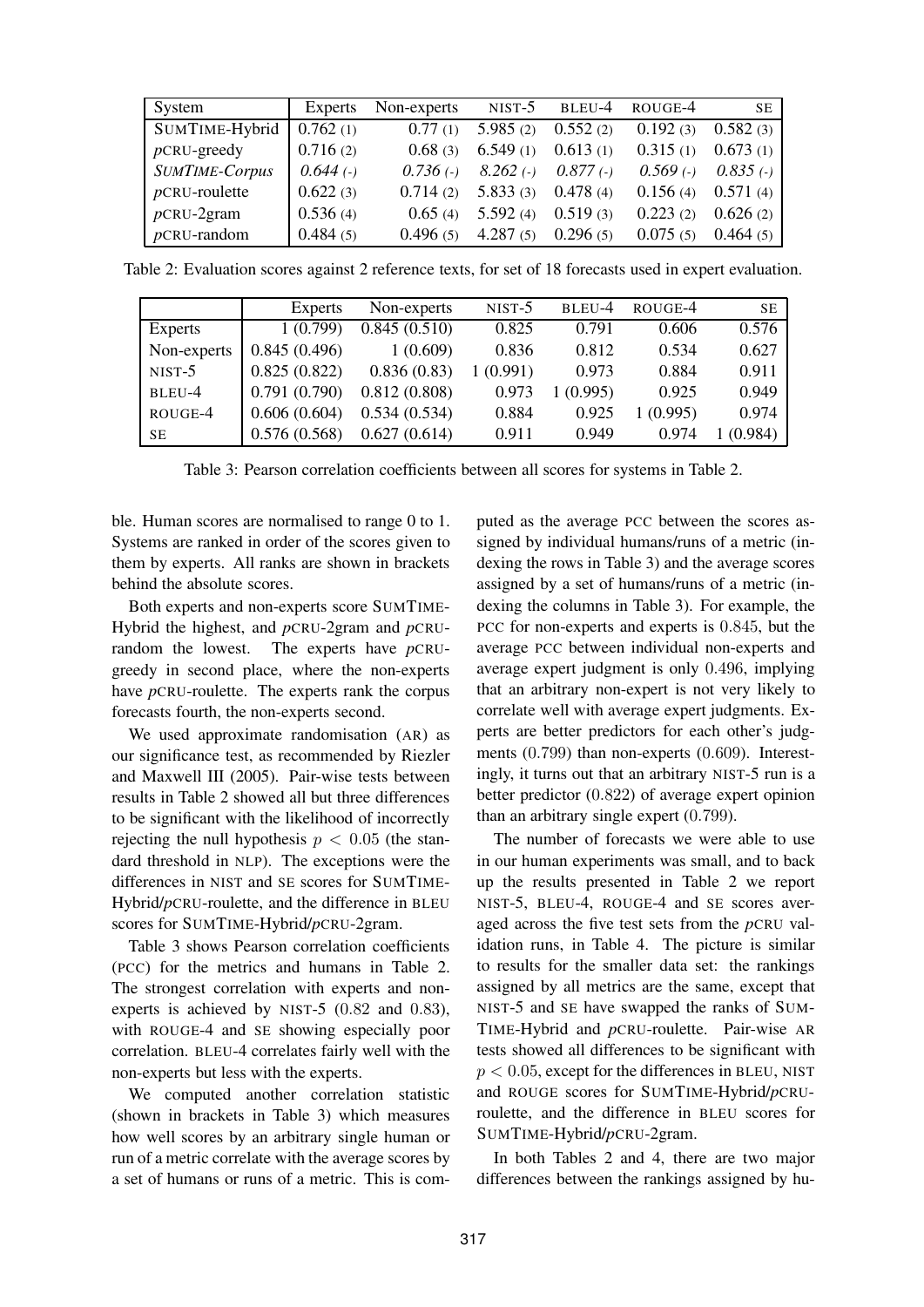| System                | Experts |              | NIST-5 BLEU-4 ROUGE-4 |            | <b>SE</b> |
|-----------------------|---------|--------------|-----------------------|------------|-----------|
| SUMTIME-Hybrid        |         | 6.076(3)     | 0.527(2)              | 0.278(3)   | 0.607(4)  |
| $p$ CRU-greedy        |         | 6.925(1)     | 0.641(1)              | 0.425(1)   | 0.758(1)  |
| <b>SUMTIME-Corpus</b> |         | $-9.317(-)$  | $I(\cdot)$            | $I(\cdot)$ | $I($ -)   |
| $p$ CRU-roulette      | 3       | 6.175(2)     | 0.497(4)              | 0.242(4)   | 0.679(3)  |
| $p$ CRU-2gram         |         | 4 $5.685(4)$ | 0.519(3)              | 0.315(2)   | 0.712(2)  |
| $p$ CRU-random        | 5       | 4.515(5)     | 0.313(5)              | 0.098(5)   | 0.551(5)  |

Table 4: Evaluation scores against the SUMTIME corpus, on 5 test sets from *p*CRU validation.

man and automatic evaluation: (i) Human evaluators prefer SUMTIME-Hybrid over *p*CRU-greedy, whereas all the automatic metrics have it the other way around; and (ii) human evaluators score *p*CRU-roulette highly (second and third respectively), whereas the automatic metrics score it very low, second worst to random generation (except for NIST which puts it second).

There are two clear tendencies in scores going from left (humans) to right (SE) across Tables 2 and 4: SUMTIME-Hybrid goes down in rank, and *p*CRU-2gram comes up.

In addition to the BLEU-4 scores shown in the tables, we also calculated BLEU-1, BLEU-2, BLEU-3 scores. These give similar results, except that BLEU-1 and BLEU-2 rank *p*CRU-roulette as highly as the human judges.

It is striking how low the experts rank the corpus texts, and to what extent they disagree on their quality. This appears to indicate that corpus quality is not ideal. If an imperfect corpus is used as the gold standard for the automatic metrics, then high correlation with human judgments is less likely, and this may explain the difference in human and automatic scores for SUMTIME-Hybrid.

## **5 Discussion**

If we assume that the human evaluation scores are the most valid, then the automatic metrics do not do a good job of comparing the knowledge-based SUMTIME system to the statistical systems.

One reason for this could be that there are cases where SUMTIME deliberately does not choose the most common option in the corpus, because its developers believed that it was not the best for readers. For example, in Table 1, the human forecasters and *p*CRU-greedy use the phrase *by late evening* to refer to 0000, *p*CRU-2gram uses the phrase *later*, while SUMTIME-Hybrid uses the phrase *by midnight*. The *p*CRU choices reflect frequency in the SUMTIME corpus: *later* (837 instances) and *by late evening* (327 instances) are more common than *by midnight* (184 instances). However, forecast readers dislike this use of *later* (because *later* is used to mean something else in a different type of forecast), and also dislike variants of *by evening*, because they are unsure how to interpret them (Reiter et al., 2005); this is why SUMTIME uses *by midnight*.

The SUMTIME system builders believe deviating from corpus frequency in such cases makes SUMTIME texts better from the reader's perspective, and it does appear to increase human ratings of the system; but deviating from the corpus in such a way *decreases* the system's score under corpus-similarity metrics. In other words, judging the output of an NLG system by comparing it to corpus texts by a method that rewards corpus similarity will penalise systems which do not base choice on highest frequency of occurrence in the corpus, even if this is motivated by careful studies of what is best for text readers.

The MT community recognises that BLEU is not effective at evaluating texts which are as good as (or better than) the reference texts. This is not a problem for MT, because the output of current (wide-coverage) MT systems is generally worse than human translations. But it is an issue for NLG, where systems are domain-specific and can generate texts that are judged better by humans than human-written texts (as seen in Tables 4 and 2).

Although the automatic evaluation metrics generally replicated human judgments fairly well when comparing different statistical NLG systems, there was a discrepancy in the ranking of *p*CRUroulette (ranked high by humans, low by several of the automatic metrics). *p*CRU-roulette differs from the other statistical generators because it does not always try to make the most common choice (maximise the likelihood of the corpus), instead it tries to vary choices. In particular, if there are several competing words and phrases with similar prob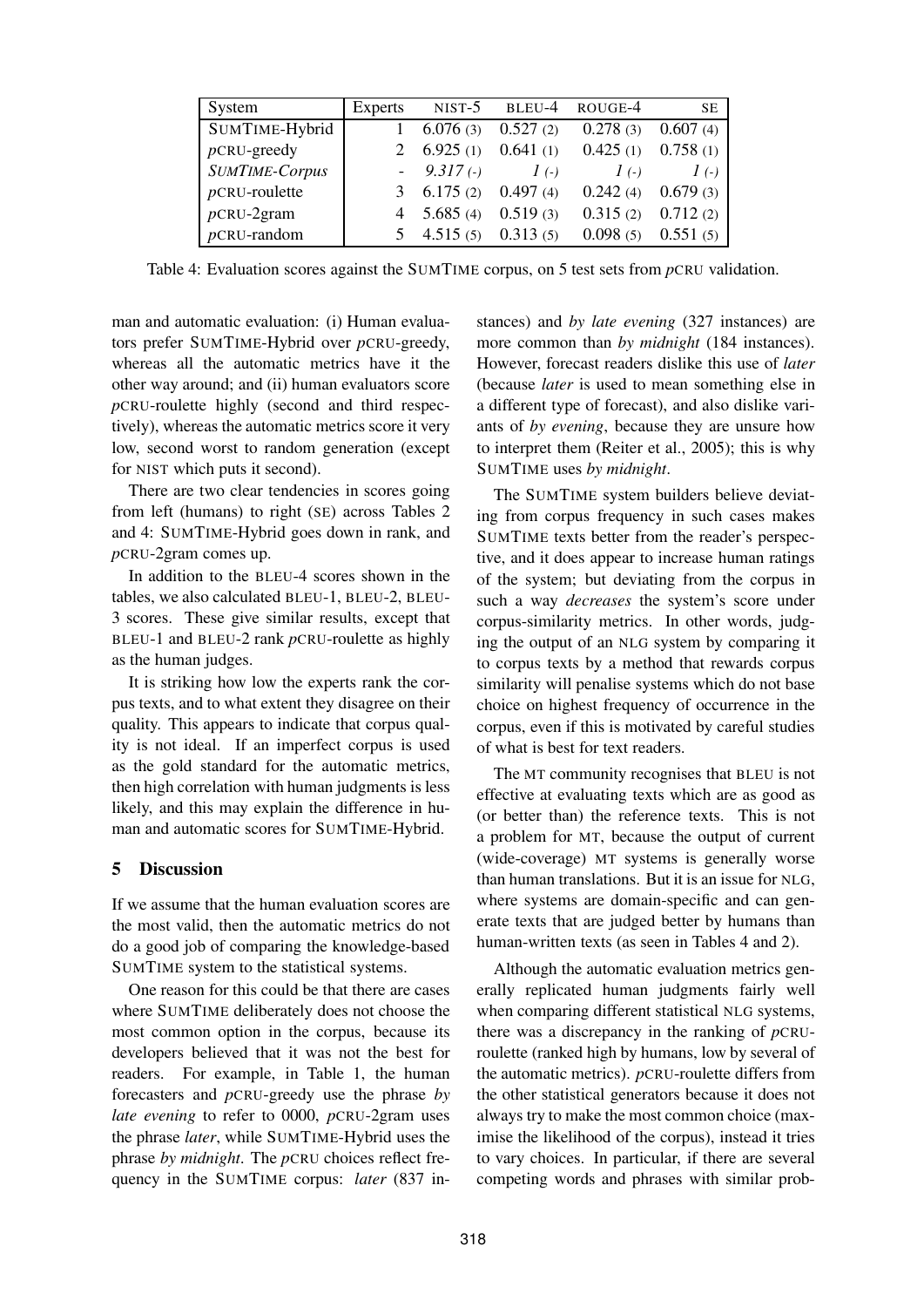abilities, *p*CRU-roulette will tend to use different words and phrases in different texts, whereas the other statistical generators will stick to those with the highest frequency. This behaviour is penalised by the automatic evaluation metrics, but the human evaluators do not seem to mind it.

One of the classic rules of writing is to vary lexical and syntactic choices, in order to keep text interesting. However, this behaviour (variation for variation's sake) will always reduce a system's score under corpus-similarity metrics, even if it enhances text quality from the perspective of readers. Foster and Oberlander (2006), in their study of facial gestures, have also noted that humans do not mind and indeed in some cases prefer variation, whereas corpus-based evaluations give higher ratings to systems which follow corpus frequency.

Using more reference texts does counteract this tendency, but only up to a point: no matter how many reference texts are used, there will still be one, or a small number of, most frequent variants, and using anything else will still worsen corpussimilarity scores.

Canvassing expert opinion of text quality and averaging the results is also in a sense frequencybased, as results reflect what the majority of experts consider good variants. Expert opinions can vary considerably, as shown by the low correlation among experts in our study (and as seen in corpus studies, e.g. Reiter et al., 2005), and evaluations by a small number of experts may also be problematic, unless we have good reason to believe that expert opinions are highly correlated in the domain (which was certainly not the case in our weather forecast domain). Ultimately, such disagreement between experts suggests that (intrinsic) judgments of the text quality — whether by human or metric — really should be be backed up by (extrinsic) judgments of the effectiveness of a text in helping real users perform tasks or otherwise achieving its communicative goal.

## **6 Future Work**

We plan to further investigate the performance of automatic evaluation measures in NLG in the future: (i) performing similar experiments to the one described here in other domains, and with more subjects and larger test sets; (ii) investigating whether automatic corpus-based techniques can evaluate content determination; (iii) investigating how well both human ratings and corpus-based

measures correlate with extrinsic evaluations of the effectiveness of generated texts. Ultimately, we would like to move beyond critiques of existing corpus-based metrics to proposing (and validating) new metrics which work well for NLG.

## **7 Conclusions**

Corpus quality plays a significant role in automatic evaluation of NLG texts. Automatic metrics can be expected to correlate very highly with human judgments only if the reference texts used are of high quality, or rather, can be expected to be judged high quality by the human evaluators. This is especially important when the generated texts are of similar quality to human-written texts.

In MT, high-quality texts vary less than generally in NLG, so BLEU scores against 4 reference translations from reputable sources (as in MT '05) are a feasible evaluation regime. It seems likely that for automatic evaluation in NLG, a larger number of reference texts than four are needed.

In our experiments, we have found NIST a more reliable evaluation metric than BLEU and in particular ROUGE which did not seem to offer any advantage over simple string-edit distance. We also found individual experts' judgments are not likely to correlate highly with average expert opinion, in fact less likely than NIST scores. This seems to imply that if expert evaluation can only be done with one or two experts, but a high-quality reference corpus is available, then a NIST-based evaluation may produce more accurate results than an expert-based evaluation.

It seems clear that for automatic corpus-based evaluation to work well, we need high-quality reference texts written by many different authors and large enough to give reasonable coverage of phenomena such as variation for variation's sake. Metrics that do not exclusively reward similarity with reference texts (such as NIST) are more likely to correlate well with human judges, but all of the existing metrics that we looked at still penalised generators that do not always choose the most frequent variant.

The results we have reported here are for a relatively simple sublanguage and domain, and more empirical research needs to be done on how well different evaluation metrics and methodologies (including different types of human evaluations) correlate with each other. In order to establish reliable and trusted automatic cross-system